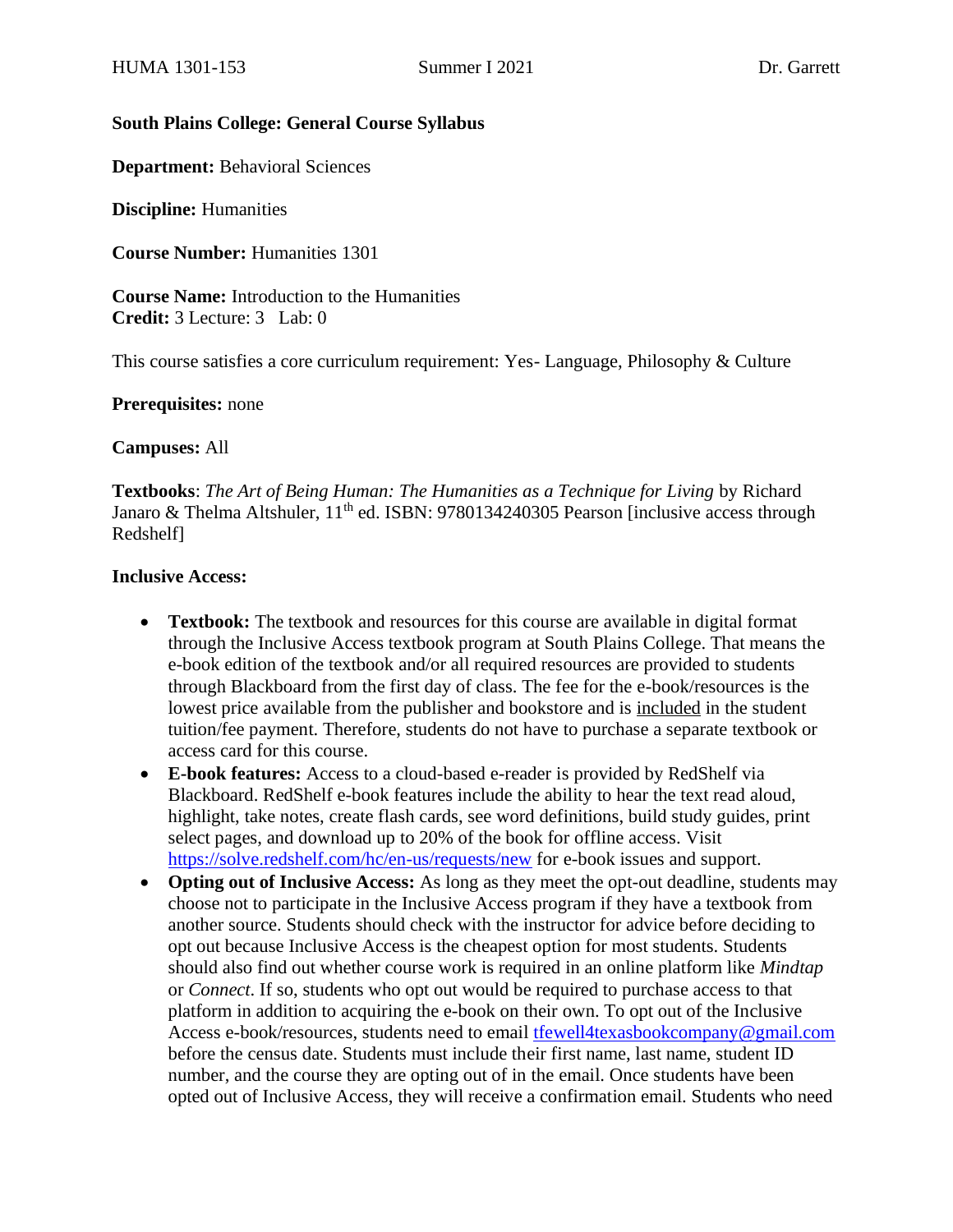assistance to opt out should contact the SPC Bookstore. The Inclusive Access fee will be refunded to students who opt out before the census date for their term of enrollment. The census date for fall and spring is the twelfth class day. The census date for shorter terms varies between the second and third class day.

**Course Specific Instructions:** refer to individual instructor's course information sheet

**Course Description:** This course is an interdisciplinary, multi-perspective assessment of cultural, political, philosophical, and aesthetic factors critical to the formulation of values and the historical development of the individual and of society.

**Course Purpose:** This course is an introductory course designed to acquaint students with a broad understanding of how the arts interface with individual and societies. A holistic approach will be utilized to explore ideas of aesthetic and intellectual creation in order to understand the human experience across cultures.

**Course Requirements:** To maximize the potential to successfully complete this course, the student should attend all class meetings, complete all homework assignments in a timely manner, and complete all examinations including the final exam. Internet courses require the work to be completed in specific time periods.

**Course Evaluation:** Refer to the instructor's course information sheet for specifics on assignments and testing.

**Attendance Policy:** Whenever absences become excessive, and in the instructor's opinion, minimum course objectives cannot be met due to absences, the student may be withdrawn from the course. The typical view of excessive absences is when a student misses more than two weeks of the course.

**Student Learning Outcomes/Competencies:** Students who have successfully completed this course will be expected to:

- Demonstrate awareness of the scope and variety of works in the arts and humanities.
- Articulate how these works express the values of the individual and society within an historical and social context.
- Articulate an informed personal response and critically analyze works in the arts and humanities.
- Demonstrate knowledge and understanding of the influence of literature, philosophy, and the arts on cultural experiences.
- Demonstrate an awareness of the creative process and why humans create.

**Core Objectives addressed**:

• **Communication skills**- to include effective written, oral and visual communication.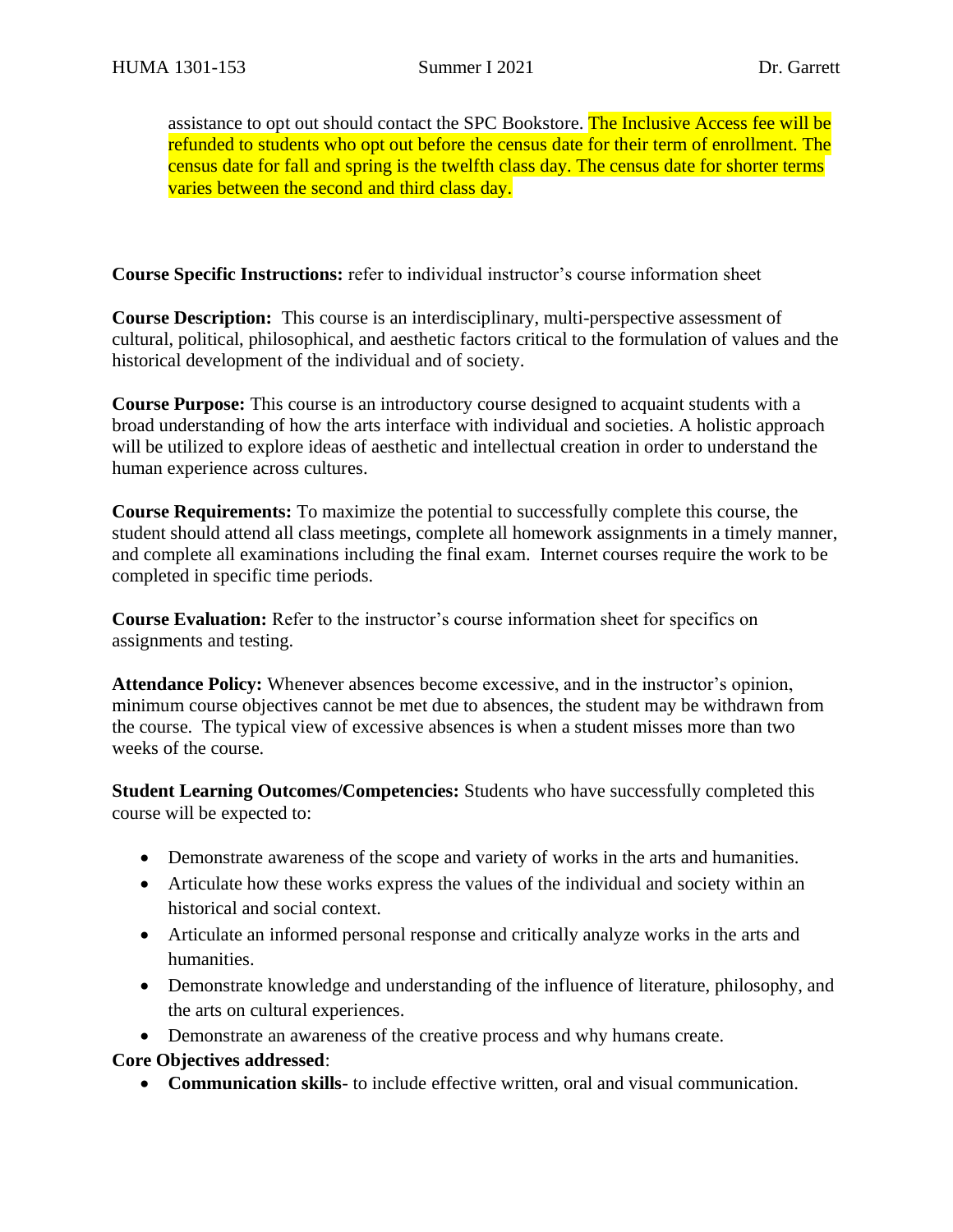- **Critical thinking skills** to include creative thinking, innovation, inquiry and analysis, evaluation and synthesis of information.
- **Social Responsibility** to include the demonstrated intercultural knowledge and competence, knowledge of civic responsibility, and the ability to engage effectively in regional, national and global communities.
- **Personal Responsibility** to include the ability to connect choices, actions, and consequences to ethical decision-making.

## **Relevant SPC Policies & Procedures**

**Attendance Policy:** Students are expected to attend all classes in order to be successful in a course. The student may be administratively withdrawn from the course when absences become excessive as defined in the course syllabus.

When an unavoidable reason for class absence arises, such as illness, an official trip authorized by the college or an official activity, the instructor may permit the student to make up work missed. It is the student's responsibility to complete work missed within a reasonable period of time as determined by the instructor. Students are officially enrolled in all courses for which they pay tuition and fees at the time of registration. Should a student, for any reason, delay in reporting to a class after official enrollment, absences will be attributed to the student from the first class meeting.

Students who enroll in a course but have "Never Attended" by the official census date, as reported by the faculty member, will be administratively dropped by the Office of Admissions and Records. A student who does not meet the attendance requirements of a class as stated in the course syllabus and does not officially withdraw from that course by the official census date of the semester, may be administratively withdrawn from that course and receive a grade of "X" or "F" as determined by the instructor. Instructors are responsible for clearly stating their administrative drop policy in the course syllabus, and it is the student's responsibility to be aware of that policy.

It is the student's responsibility to verify administrative drops for excessive absences through MySPC using his or her student online account. If it is determined that a student is awarded financial aid for a class or classes in which the student never attended or participated, the financial aid award will be adjusted in accordance with the classes in which the student did attend/participate and the student will owe any balance resulting from the adjustment.

See Course Information Sheet in individual courses for more information on course attendance policy.

**Disability Services Policy:** Students with disabilities, including but not limited to physical, psychiatric, or learning disabilities, who wish to request accommodations in this class should notify the Disability Services Office early in the semester so that the appropriate arrangements may be made. In accordance with federal law, a student requesting accommodations must provide acceptable documentation of his/her disability to the Disability Services Office. For more information, call or visit the Disability Services Office at Levelland Student Health & Wellness Center 806-716-2577, Reese Center (also covers ATC) Building 8: 806-716-4675, Plainview Center Main Office: 806-716-4302 or 806-296-9611, or the Health and Wellness main number at 806-716-2529. See *South Plains College General Catalog* for more information.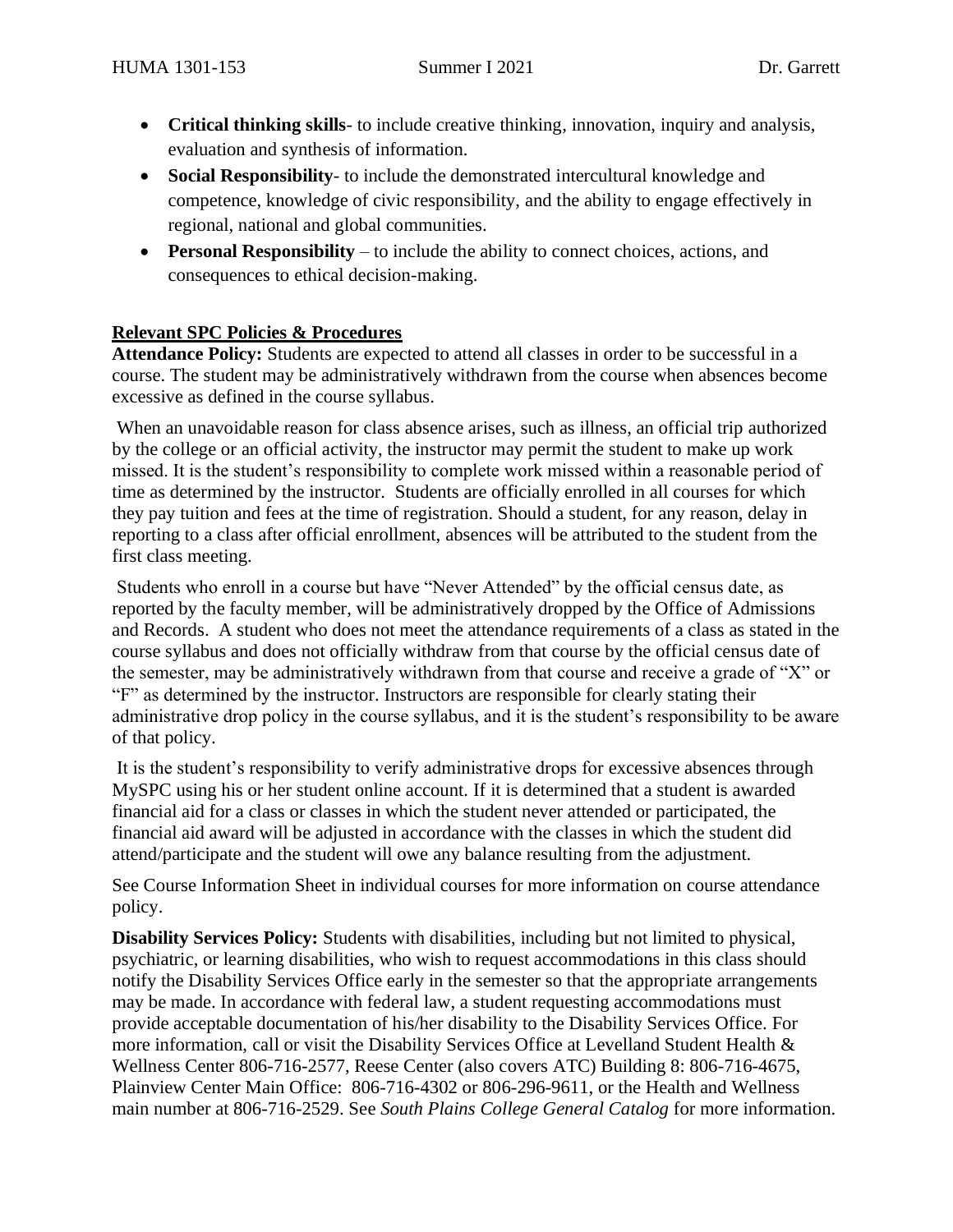For more information about SPC Disability Services, please click on the following link: *<https://myspc.southplainscollege.edu/ICS/Students/FYI/>*

**Academic Integrity Policy:** It is the aim of the faculty of South Plains College to foster a spirit of complete honesty and a high standard of integrity. The attempt of any student to present as his or her own any work which he or she has not honestly performed is regarded by the faculty and administration as a most serious offense and renders the offender liable to serious consequences, possibly suspension.

- **Cheating:** Dishonesty of any kind on examinations or on written assignments, illegal possession of examinations, the use of unauthorized notes during an examination, obtaining information during an examination from the text- book or from the examination paper of another student, assisting others to cheat, alteration of grade records, illegal entry or unauthorized presence in an office are examples of cheating. Complete honesty is required of the student in the presentation of any and all phases of course work. This applies to quizzes of what- ever length, as well as to final examinations, to daily reports and to term papers.
- **Plagiarism:** Offering the work of another as one's own, without proper acknowledgment, is plagiarism; therefore, any student who fails to give credit for quotations or essentially identifiable expression of material taken from books, Internet resources, encyclopedias, magazines and other reference works, or from the themes, reports or other writings of a fellow student, is guilty of plagiarism.

See *South Plains College Student Guide* and *South Plains College General Catalog* for more information.

See instructor's course information sheet for more information.

#### **Student Conduct Policy:**

- Classroom Conduct: Failure to comply with lawful direction of a classroom teacher relative to maintaining good order is considered misconduct on the part of the student. Repeated violations of disrupting a class may result in the student being dropped from that course.
- See *South Plains College Student Handbook* for full policy covering other areas of conduct including penalties for misconduct and procedures for disciplinary action.

**Campus Carry Policy:** South Plains College permits the lawful carry of concealed handguns in accordance with Texas state law, and Texas Senate Bill 11. Individuals possessing a valid License to Carry permit, or the formerly issued Concealed Handgun License, may carry a concealed handgun at all campus locations except for the following.

• Natatorium

For a complete list of campus carry exclusions zones by event, please visit <http://www.southplainscollege.edu/campuscarry.php>

**Grade and Academic Discipline Appeals:** South Plains College provides two procedures which allow students the opportunity to address grievances of an academic nature.

• Appeal Restrictions: Only final grades or dismissal resulting from academic discipline will be considered. The instructor's teaching ability or expertise will not be considered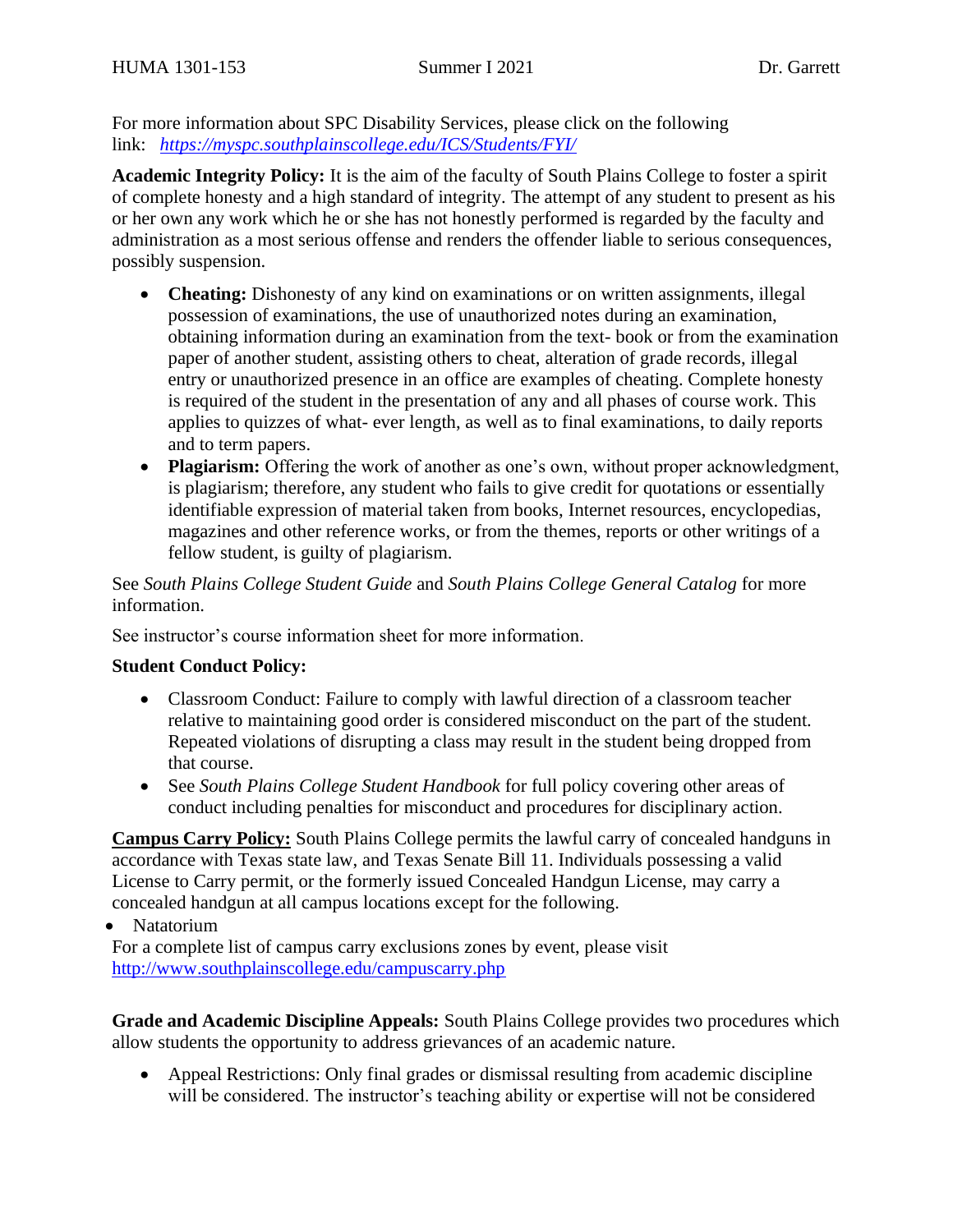during the hearing. No grade or disciplinary action can be formally appealed after a period of six (6) months from the date that the student is informed

- Informal Appeal
	- o The student should schedule an appointment with the instructor of the course to discuss the final grade or disciplinary action.
	- o If the student is still not satisfied, she should schedule an appointment with the appropriate departmental chairperson to discuss the situation. The chairperson may request that the instructor also be present.
	- $\circ$  If the student is still not satisfied, he she should schedule an appointment with the Divisional Dean to discuss the situation. The dean may request that the chairperson also be present.
	- o If the student is still not satisfied, he she should be advised of the formal appeal process.
- Formal Appeal: If the student is not satisfied with the results of the informal appeal, s/he should provide the following information, in writing, to the Vice President for Academic Affairs:
	- o A request for a formal appeals hearing.
	- o A brief statement of what is being appealed.
	- o The basis for the appeal.
	- o Pertinent facts relating to the appeal.
- The agenda of the appeals hearing will include only those factors documented in the student's appeal request letter. The Vice President for Academic Affairs will determine the date, time and place of the hearing, and notify the student accordingly.
- The Hearing
	- o Composition of the appeals committee:
		- Vice President for Academic Affairs will preside over the hearing.
		- Faculty member of the student's choice.
		- Faculty member and student selected by the Vice President for Academic Affairs.
		- President of Student Government Association.
		- Dean of Students.
	- o Other persons who should be available at the hearing:
		- The student who requested the hearing.
		- The faculty member involved.
		- Anyone the student or faculty member wishes to be present to substantiate the case.
		- Chairperson and Divisional Dean.
	- o Hearing procedure:
	- $\circ$  The committee will hear the student's appeal during which the parties to the controversy and such representatives as desired will present all facts relating to the case. By majority vote, the committee will decide to sustain, amend or reverse the previous decision.
	- o The decision of the committee is final and completes the academic appeals procedure.

See *South Plains College Student Guide.*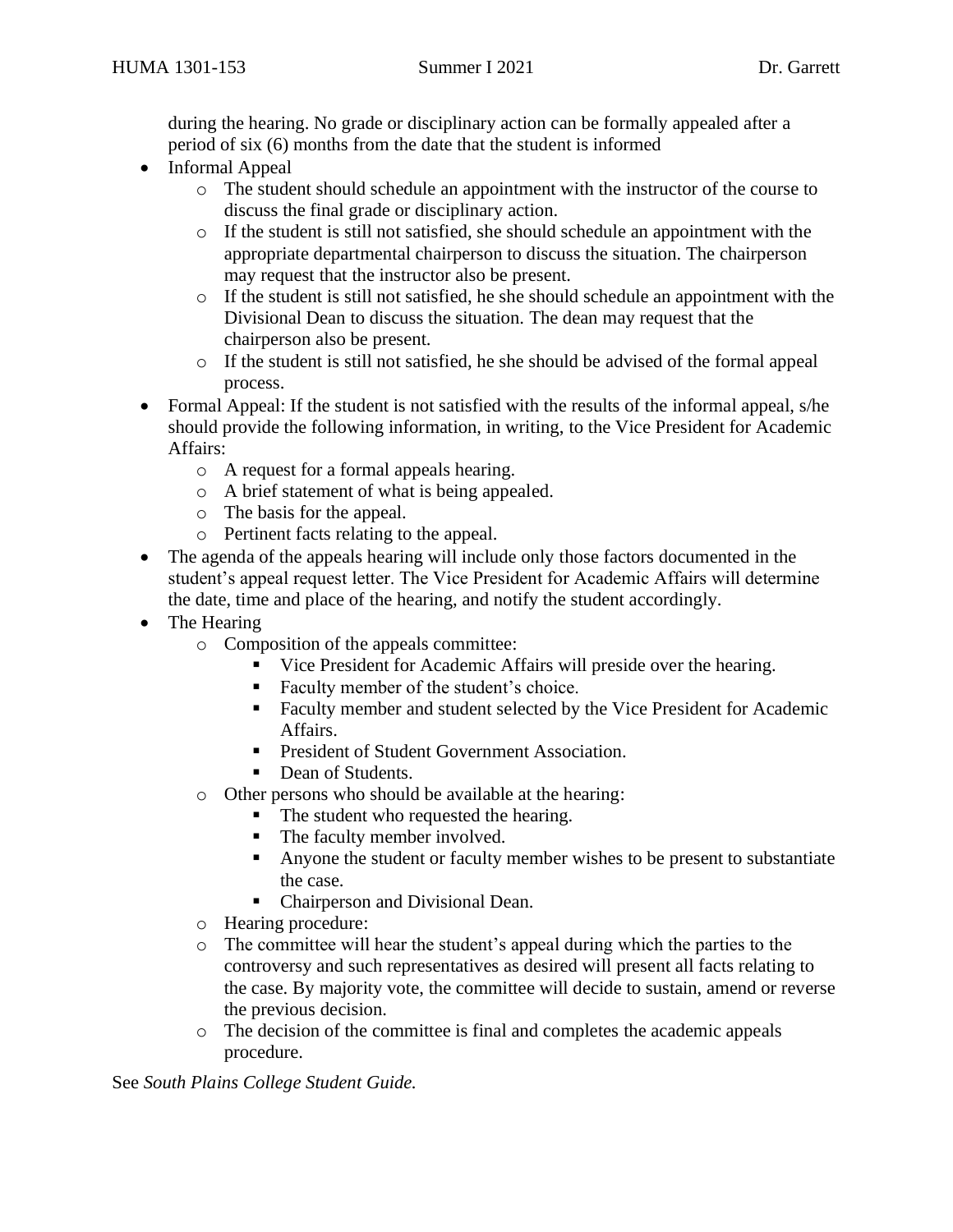**Equal Rights Policy:** All students are entitled to equal rights under the affirmative action and equal opportunity laws. Students are also protected against unjust or biased academic evaluation, but at the same time, they are responsible for maintaining standards of academic performance established for each course in which they are enrolled. See *South Plains College Student Guide*.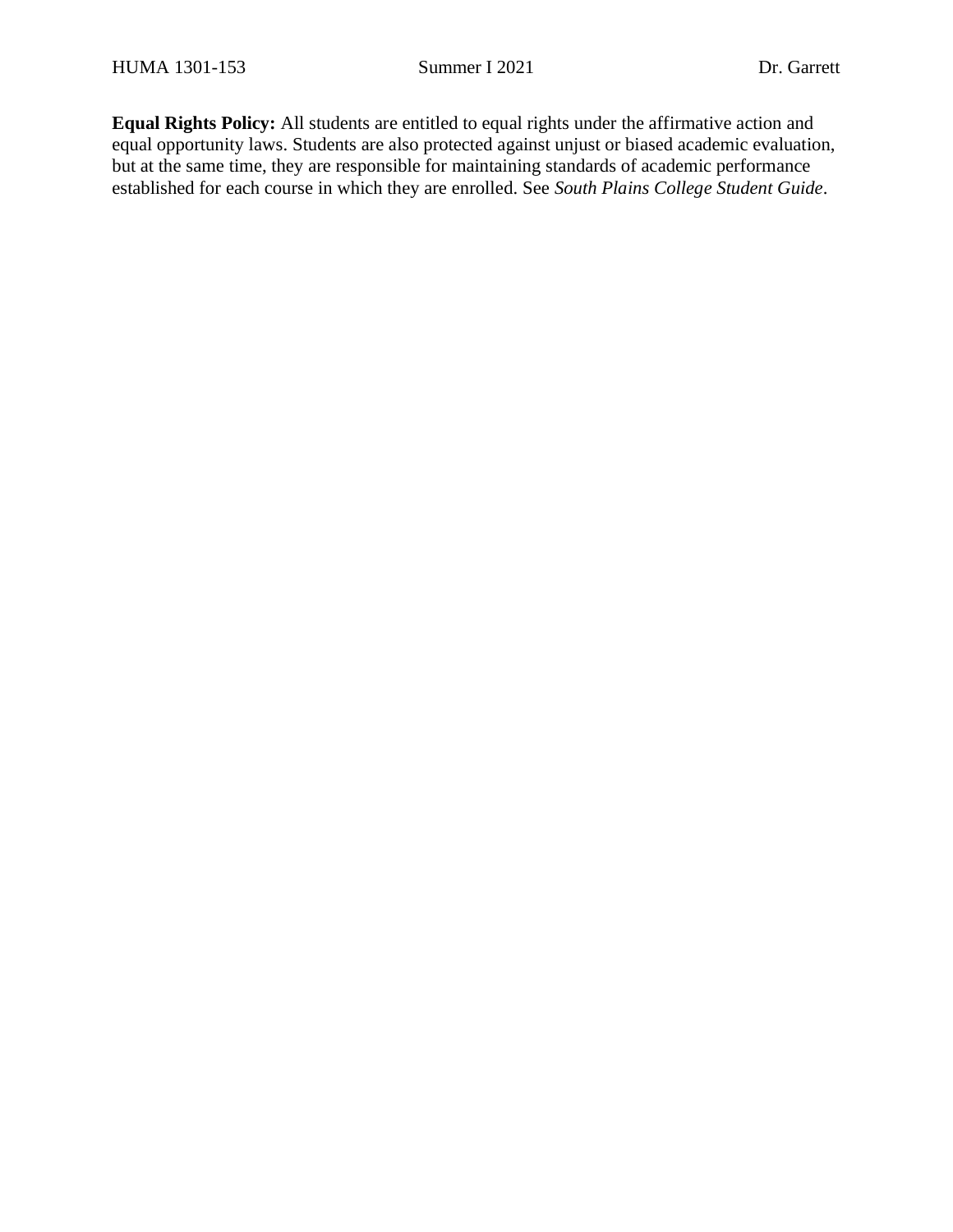Course Specific Information HUMA 1301, section 153

Instructor: Kristina M. Garrett, Ph.D. Virtual Office Hours: Weekdays from 2-2:30pm E-Mail: [kgarrett@southplainscollege.edu](mailto:kgarrett@southplainscollege.edu?subject=[HUMA%201301-151])

Office hours for this online class will be entirely virtual using Blackboard. I will also be available via email and Remind.

### **POLICIES AND IMPORTANT INFORMATION**

**Student Responsibility:** It is your job, as a student, to know the rules of student conduct laid out in the Catalog and Student Guide, all other South Plains College policies which impact you laid out in the Catalog, and the policies laid out in this syllabus. It is also your job to check email, blackboard, and the calendar of due dates regularly to make sure that you are keeping up with your work.

**Instructor Feedback and Response Time**: In this course, you can expect me to be active in the class and responding to your work. I will respond to emails within 1 business day. I will read discussion board posts roughly every 1-2 days, typically during my office hours. I will post in every discussion board at least once. Please note, rather than replying to every student's post, I will sometimes create one or two cohesive posts that summarize my feedback and thoughts on many posts from many students. This allows all students to find important information about using the terms/concepts correctly in one place, rather than spread out across multiple posts. Discussion board grades will be posted within 2-3 days of when the discussion boards close. In the event of an extenuating circumstance which delays the posting of grades beyond the expected 2-3 days, an announcement will be posted on Blackboard. If you have not received a response from me within 1 business day, it is possible that I did not receive your email and you should email me again.

**Netiquette:** Please read the netiquette handout on Blackboard for a list of commonly accepted rules for being a responsible member of an online community. Most importantly, be considerate of your classmates. You can all disagree without insulting each other. Racist, sexist, or other bigoted remarks and slurs will not be tolerated. Abusive, harassing, or threatening comments will not be tolerated. Students who violate these policies may have discussion posts deleted (and therefore unable to receive credit) or may be removed from the class if the behavior continues after the student is warned.

**Required skills and technology**: In order to successfully complete this class, you will need regular access to a computer with reliable internet. You will also need to ensure that the computer has up-to-date versions of Adobe Flash Player, Java, and Adobe Acrobat (free PDF reader). Mozilla Firefox, Google Chrome, and Safari are the most stable, compatible browsers and many of the required online tools (such as Blackboard and Pearson REVEL) will work well with these browsers, but will malfunction with Internet Explorer and Microsoft Edge. It is your responsibility to keep your browser and plugins (Java, etc.) updated. You may also need to clear your browser cache occasionally in order to allow your computer to "forget" outdated settings.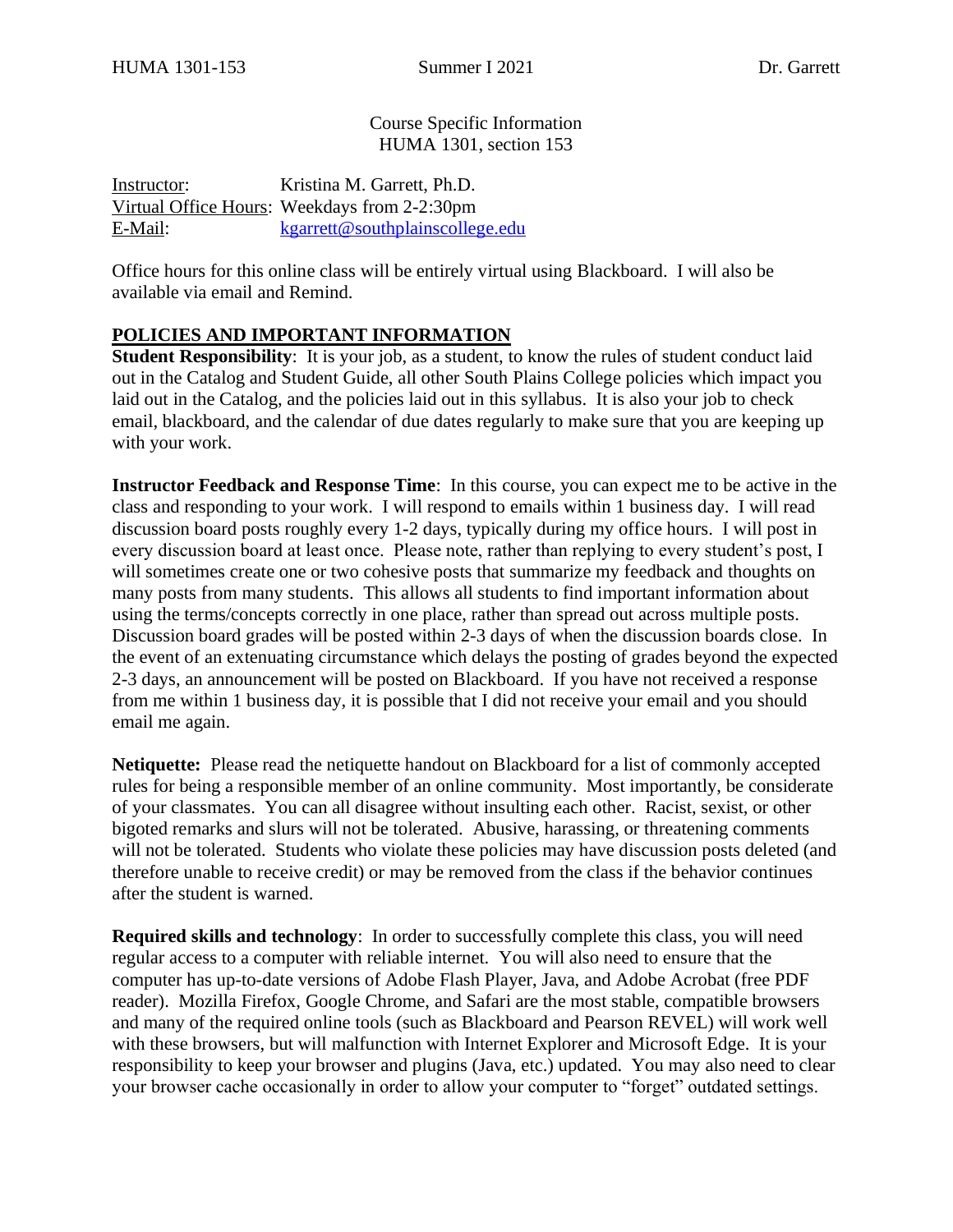You will also need to be able to write clearly in standard business English as well as create using Microsoft Word and attach those documents in Blackboard or email.

Late Work Policy: In this class, late written work will be accepted with a penalty of 20% of the maximum grade possible for each calendar day late (including holidays and weekends). Pearson Revel chapter quizzes will be accepted late at half credit. Exams cannot be made up without documentation, but there is one extra exam so that your lowest exam can be dropped.

# **ASSIGNMENTS**

# **1. Welcome Unit (60 points)**

On Blackboard, there is a Welcome Unit that contains the syllabus, a syllabus quiz, an introductory writing assignment, and a welcome discussion. The purpose of these assignments is to make sure that students are accessing the class right away and attempting all the different types of Blackboard tools that will be needed to successfully complete this course.

## **2. Pearson REVEL chapter quizzes (30 points each; Total of 200 points)**

*The required book for this class is an e-textbook. Access to this e-textbook involves the* 

*purchase of an access code.* Within each of the required chapters of the e-textbook, there is a chapter quiz, worth 20 points. The best 10 chapter quizzes (out of 12 required chapters) will be worth up to 200 points toward your final grade. Please note: doing more than 10 chapter quizzes will allow you to earn extra credit in the class (half of the points earned on the two lowest chapter quizzes will be applied to extra credit) The schedule of due dates is in the tentative schedule on Blackboard.

## **3. Discussion board participation (12 @ 20 points each; Total of 240 points)**

In order to participate with classmates and engage with the material, students will participate in regular discussion boards (one per chapter). In order to be eligible for full credit, students must post their own unique response to a starter question AND reply to two (2) classmates (and these posts and replies must fully follow the instructions given). Posts that express basically the same thing as a classmate or that are verbatim/near verbatim to the textbook or online sources will get no credit. Replies that are limited to agreement or complimenting the original poster may receive reduced credit or no credit depending on the amount of elaboration.

## **4. End of unit writing assignments (4 @ 50 points each; Total of 200 points)**

There will be four short writing assignments in this class. Each one will require that you reflect on and apply material from class focused on starter questions that I provide to you. These assignments will go beyond your ability to remember the concepts and focus on your ability to think critically about the material and relevant issues. Be sure to read the detailed instructions carefully and make sure that you cover all of the required elements. Not addressing all of the required elements is the most common reason for a student to lose points on the short writing assignments. *Remember that it is your responsibility to ask for clarification if you are confused about the assignment and that I am always happy to review a draft, so don't wait until the last minute to complete these assignments!*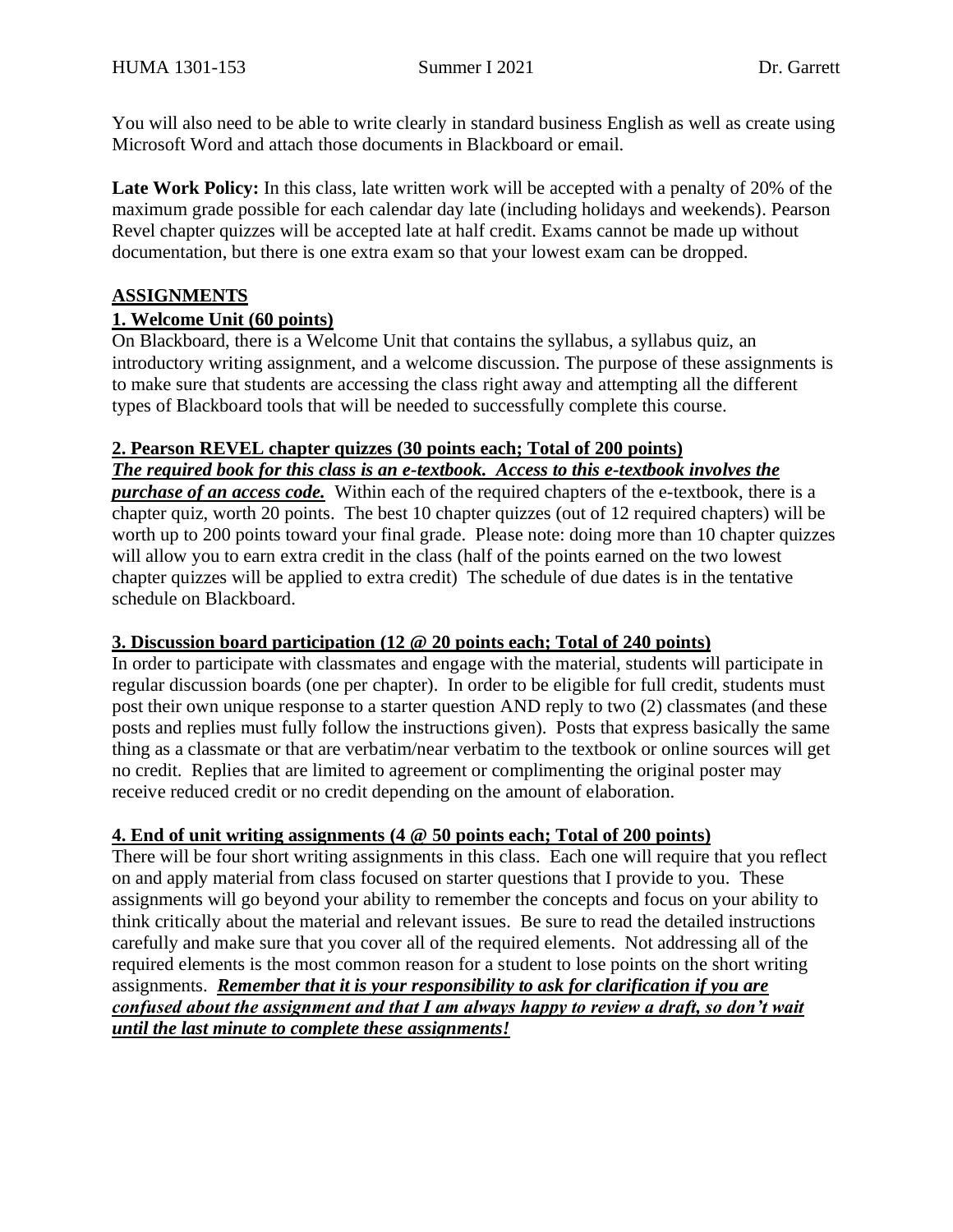#### **5. Exams (Best 3 @ 100 points each; Total of 300 points)**

There will be four end of unit exams this semester. The fourth exam (final exam) will count the same as the first three but will be a mix of new material and material from exams one through three. This allows your lowest exam to be dropped. All exams may include a mix of any of the following types of questions: multiple choice, True/False, matching, fill in the blank, short answer/essay. The listing of exam dates is in the tentative schedule below. Exams will be available on Blackboard for two (2) calendar days, from 8 AM on the first day until 11 PM on the second day (a total of 39 hours). If you miss an exam and can provide documentation demonstrating that you were unable to take the exam during any of the time it was available due to an unforeseen event outside of your control\*, then you will be permitted to take a make-up exam. You must take that make-up exam within two days of the original exam (or within two days of when you are able to return to school according to your documentation). The fourth exam cannot be made up because it is at the very end of the semester. \*Please note: waiting until the very end of the exam availability and then having technical difficulties caused by your browser's or device's compatibility will not allow for a make-up exam.

### **Extra Credit**

Extra credit is optional, therefore no extra credits will be accepted after the deadline for any reason. Extra credit is added directly to your final grade in the class and is your opportunity to improve your final grade in the class by up to a half letter grade. You may earn a maximum of 50 points of extra credit by doing approved extra credit activities, which can be found on the Blackboard page. Some extra credits will have their own specific deadline, while others will be accepted until 5 PM on Tuesday, June 29. No extra credit will be accepted after 5 PM on Tuesday, June 29.